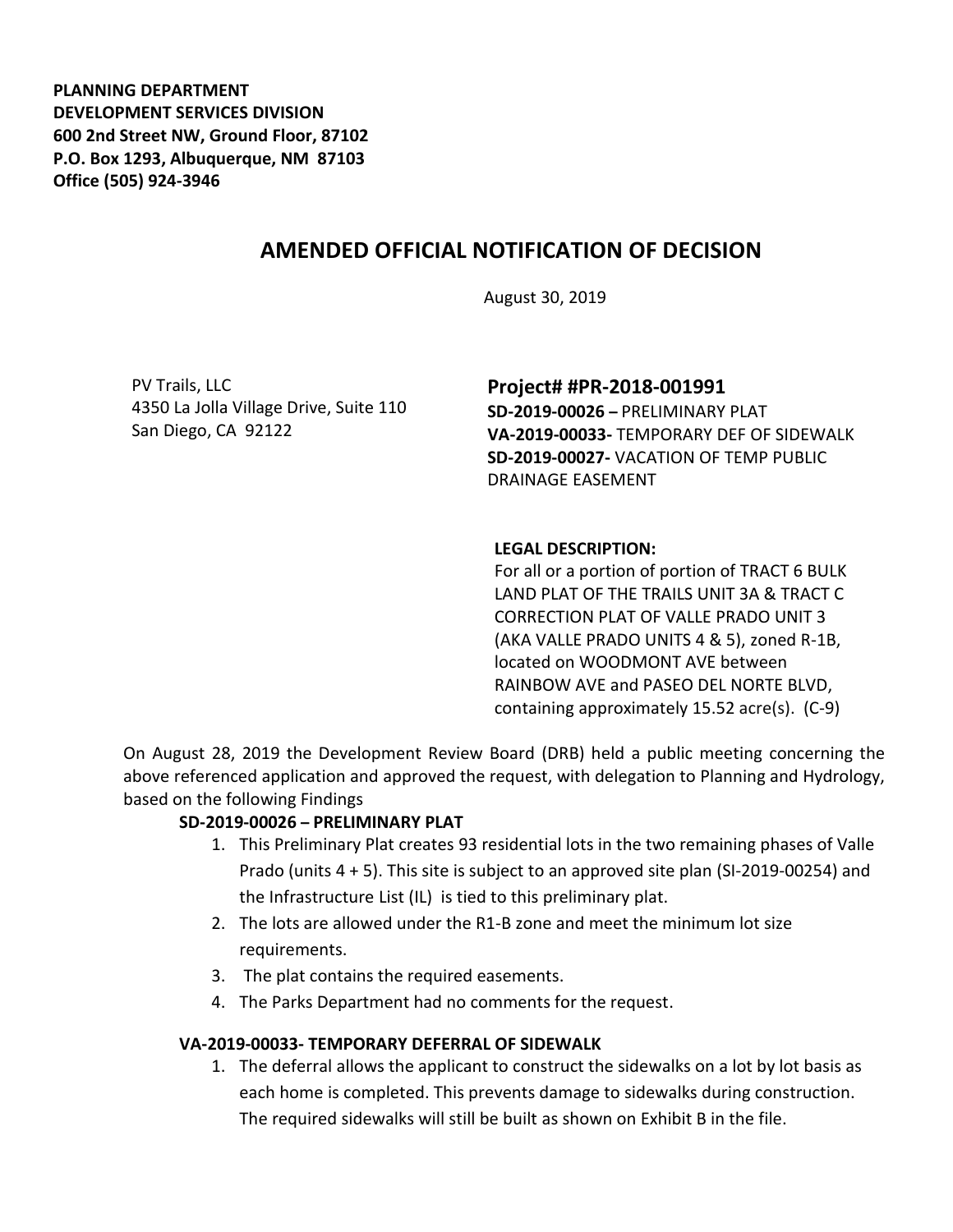Official Notice of Decision

Project# PR-2018-001991 Application# SD-2019-00026, VA-2019-00033, SD-2019-00027- August 30, 2019

Page 2 of 3

- 2. The deferral is acceptable to Transportation.
- 3. The Parks Department had no comments for the request.

### **SD-2019-00027- VACATION OF TEMP PUBLIC DRAINAGE EASEMENT**

- 1. This is a request to vacate temporary public drainage easement, shown in Exhibit C, that was granted in to allow for future storm drain runoff on Woodmont Avenue.
- 2. Vacation requests must meet the criteria in IDO Section 14-16-6-6-(K)(3)(a): *The public welfare does not require that the public right of way or easement be retained:* Storm drain inlets were constructed west of the Nightshine Street and Woodmont Avenue intersection on Valle Prado Unit 1 and Durango Unit 1. Woodmont Avenue has the capacity to convey storm drain runoff. Due to these improvements, the drainage is no longer needed.
- 3. Vacation requests must meet the criteria in 14-16-6-6(K)(3)(b): *There is a net benefit to the public welfare because the development made possible by the vacation is clearly more beneficial to the public welfare than the minor detriment resulting from the vacation, and there is no convincing evidence that any substantial property right is being abridged against the will of the owner of that right.* The request allows the site to develop and has sufficient drainage infrastructure. The applicant controls the site that contains the vacated easement. Because there is sufficient drainage infrastructure, no property owners will be impacted.
- 4. Hydrology had no objection to the vacation.

Conditions:

1. A plat is required to complete the vacations. The plat must be recorded within one year of this action.

APPEAL: If you wish to appeal this decision, you must do so within 15 days of the DRB's decision or by **SEPTEMBER 12, 2019.** The date of the DRB's decision is not included in the 15-day period for filing an appeal, and if the 15<sup>th</sup> day falls on a Saturday, Sunday or Holiday, the next working day is considered as the deadline for filing the appeal. Note: Preliminary Plats cannot be appealed according to the IDO section 14-  $16-6-4(T)(1)$ .

For more information regarding the appeal process, please refer to Section 14-16-6-4(U) of the Integrated Development Ordinance (IDO). A Non-Refundable filing fee will be calculated at the Land Development Coordination Counter and is required at the time the appeal is filed.

You will receive notification if any person files an appeal. If there is no appeal, you can receive Building Permits at any time after the appeal deadline quoted above, provided all conditions imposed at the time of approval have been met. Applicants submitting for building permit prior to the completion of the appeal

period do so at their own risk. Successful applicants are reminded that there may be other City regulations